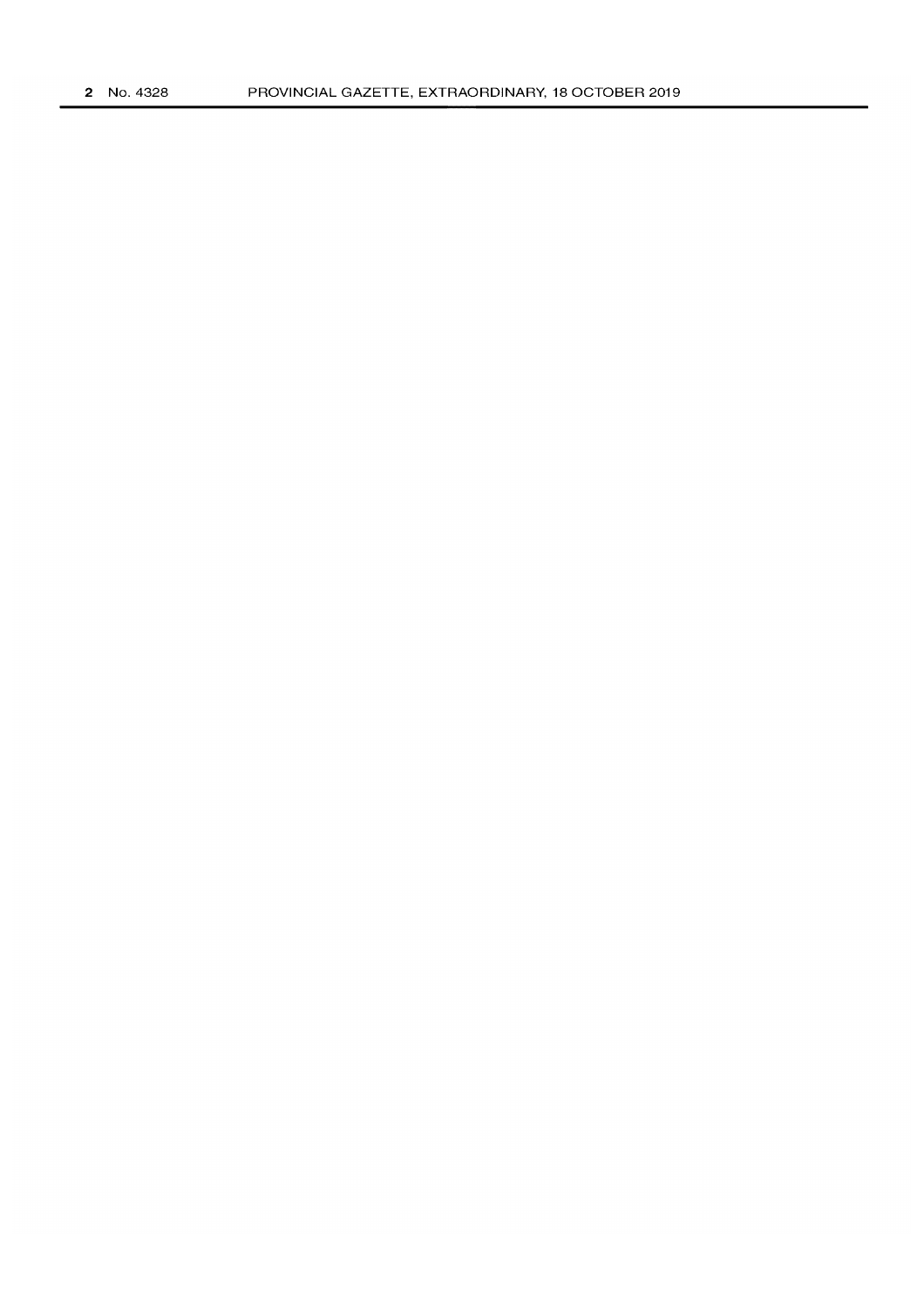## **CONTENTS**

|     |                                                                                                       | Gazette<br>No. | Page<br>No. |
|-----|-------------------------------------------------------------------------------------------------------|----------------|-------------|
|     | LOCAL AUTHORITY NOTICES . PLAASLIKE OWERHEIDS KENNISGEWINGS                                           |                |             |
| 246 | Eastern Cape Liquor Act (10/2003): Notice of lodgement of applications for transfer of certificate of | 4328           |             |
| 247 |                                                                                                       |                |             |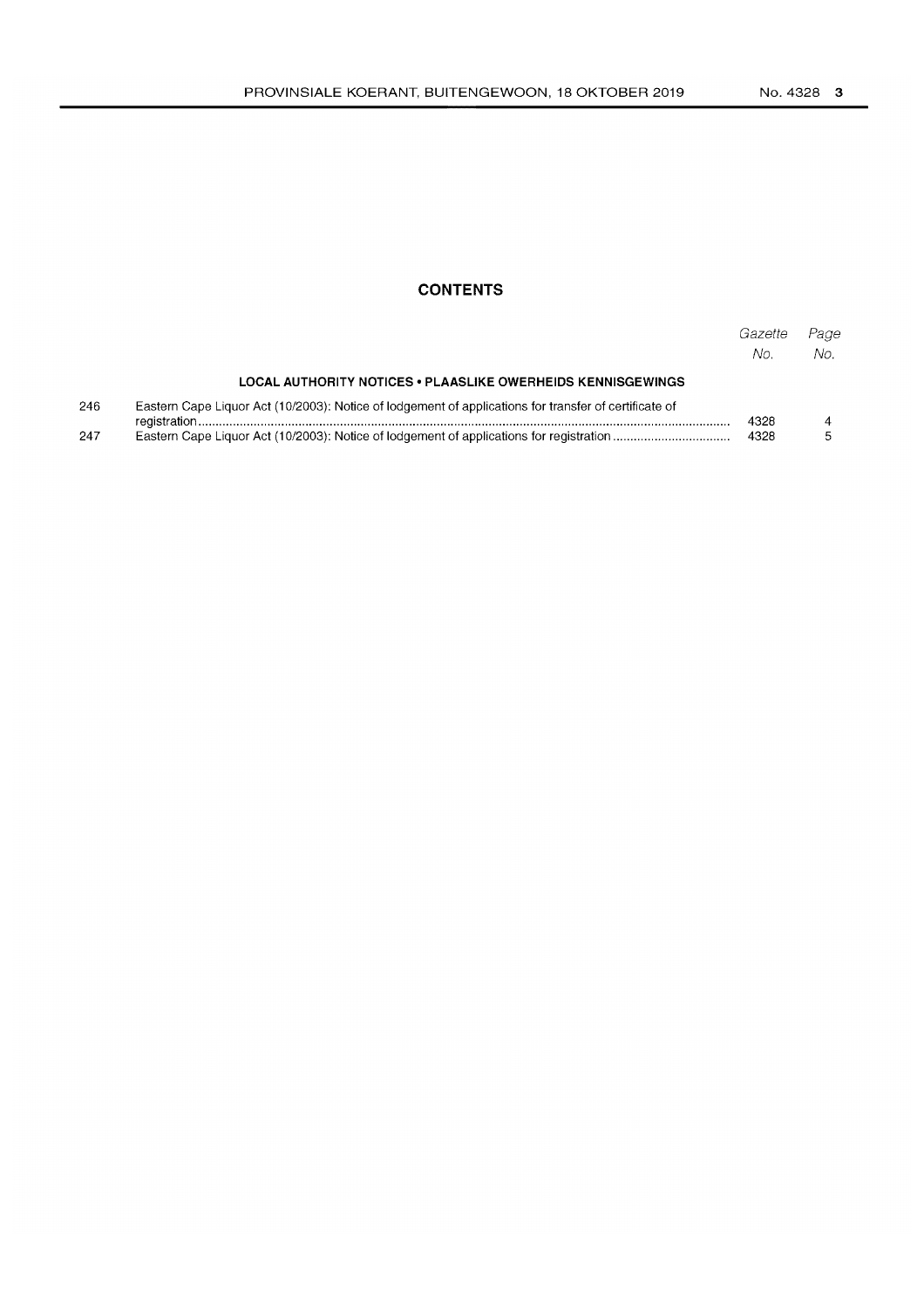# LOCAL AUTHORITY NOTICES . PLAASLIKE OWERHEIDS KENNISGEWINGS

### **LOCAL AUTHORITY NOTICE 246 OF 2019**

FORM 9 Reg 11 (1)]

#### EASTERN CAPE LIQUOR ACT, 2003 (Act No. 10 of 2003)

### NOTICE OF LODGEMENT OF APPLICATIONS FOR TRANSFER OF CERTIFICATE OF REGISTRATION

Notice is hereby given that the applications for transfer of certificates of registration, particulars of which appear in the Schedule hereunder, have been lodged with the Board.

Interested parties may, free of charge, inspect any application which appears in the Schedule hereunder and may within twenty one days of this notice, lodge with the Board written representations in support of, or written objections.

**LERATO RADIKOANYANA EASTERN CAPE LIQUOR BOARD** 17 October 2019

#### **SCHEDULE**

| <b>Application Number</b> |                   |                                                                             |                                                                                                  |                                                         |                                                                        |
|---------------------------|-------------------|-----------------------------------------------------------------------------|--------------------------------------------------------------------------------------------------|---------------------------------------------------------|------------------------------------------------------------------------|
|                           |                   | Name and number<br>Particulars of certificate of<br>of Ward<br>registration |                                                                                                  | Particulars of holder of<br>certificate of registration | Particulars of<br>prospective holder of<br>certificate of registration |
| 1.                        | ECP25248/90454/OO | Ward 16 Nelson<br>Mandela<br>Metropolitan<br>Municipality                   | 79<br>Old<br>Swartkops<br>Liquors.<br>Grahamstown<br>Road,<br>Swartkops,<br>Port Elizabeth, 6001 | Swartkops Liquors                                       | Hotspot Liquor (Ptv)<br>Limited                                        |
| 2.                        | ECP09216/90454/OO | Ward 36 Nelson<br>Mandela<br>Metropolitan<br>Municipality                   | Kwa 8's Tavern, 8 Gonci Street,<br>Kwa Dwesi, Port Elizabeth, 6001                               | Daliwonga<br>David<br>Sigwanda                          | Nomachina Margaret<br>Sigwanda                                         |
| 3.                        | ECP06511/03027/OO | Ward 3 Nggushwa<br>Local Municipality                                       | Ntomboxolo's<br>Qaukeni<br>Tavem.<br>Location, King Williams Town, 5600                          | Ntomboxolo<br>Promise<br>Mpoli                          | Nkqubela Mpoli                                                         |
| 4.                        | ECP18795/90466/OF | Ward 29 King<br>Sabata Dalindyebo<br>Local Municipality                     | Viedgesville<br>Discount Liquors<br>Mganduli, Erf 53, Mganduli, 5090                             | Viedgesville<br>Wholesalers<br>(Pty) Limited            | Viedgesville Mganduli<br>Superstore (Pty) Limited                      |